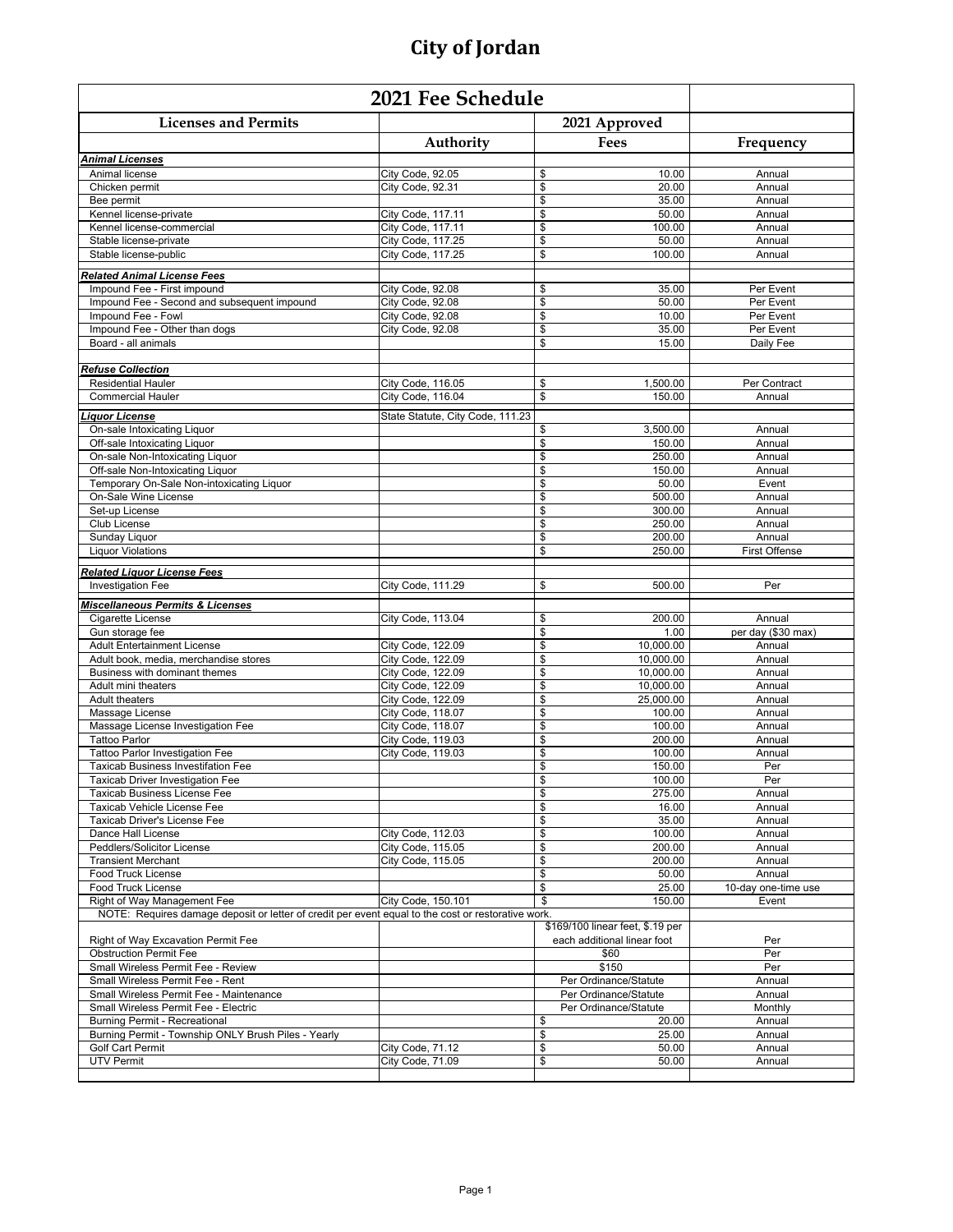| Miscellaneous Permit/License Related Fees                                                                                                              |                                 | 2021 Approved               |                       |
|--------------------------------------------------------------------------------------------------------------------------------------------------------|---------------------------------|-----------------------------|-----------------------|
| <b>Gambling Permit Investigation Fee</b>                                                                                                               | <b>State Statute</b>            | \$<br>100.00                | Application           |
| Adult Entertainment Investigation Fee                                                                                                                  | City Code, 122.09               | \$<br>1,000.00              | Application           |
|                                                                                                                                                        |                                 |                             |                       |
| <b>Pawn Shop Fees</b>                                                                                                                                  | City Code, 120.06               |                             |                       |
| Annual License fees                                                                                                                                    |                                 | \$<br>1,500.00              | Annual                |
| Initial Investigation Fee                                                                                                                              |                                 | \$<br>1,000.00              | Application           |
| New Employee Investigation Fees                                                                                                                        |                                 | \$<br>315.00                | Event                 |
| Electronic Billable Transaction Fee                                                                                                                    |                                 | \$<br>1.50                  | Per Transaction       |
| Manual Billable Transaction Fee                                                                                                                        |                                 | \$<br>2.50                  | Per Transaction       |
|                                                                                                                                                        |                                 |                             |                       |
| <b>Zoning and Subdivision Fees</b>                                                                                                                     |                                 |                             |                       |
| Variance-Residential                                                                                                                                   | Unless stated otherwise, all    | 300.00<br>\$                | Application           |
| Variance-Commercial                                                                                                                                    | zoning and subdivision fees are | $\frac{1}{2}$<br>400.00     | Application           |
| Code Amendment                                                                                                                                         | authorized by City Code         | \$<br>400.00                | Application           |
| Conditional Use Permit-Residential/Interim Use                                                                                                         | Chapters 153 and 154,           | \$<br>300.00                | Application           |
| Conditional Use Permit-Com.+Ind. /Interim Use                                                                                                          | respectively.                   | \$<br>400.00                | Application           |
| Re-zone Request                                                                                                                                        |                                 | \$<br>400.00                | Application           |
| Annexation application fee                                                                                                                             |                                 | \$<br>200.00                | Application           |
| Annexation Tax Reimbursement Fee (under an Annexation agreement)                                                                                       |                                 | \$<br>1,000.00              | Acre/Application      |
| Annexation Tax Reimbursement Fee (No Annexation agreement)                                                                                             |                                 |                             | Application           |
| NOTE: All costs incidental to annexation, whether contested or uncontested are the responsibility of the requesting party.                             |                                 |                             |                       |
| These costs will be billed at City cost. Annexation Tax Reimbursement Fee /acre, applicant shall be paid before the City will approve any annexations. |                                 |                             |                       |
| Home Occupation Permit                                                                                                                                 |                                 | 50.00<br>\$                 | Application           |
| Special Home Occupation License                                                                                                                        |                                 | \$<br>200.00                | Application           |
| Special Home Occupation License Renewal                                                                                                                |                                 | \$<br>125.00                | Per                   |
| Minor subdivision                                                                                                                                      |                                 | \$<br>150.00                | Application           |
| Concept Plan                                                                                                                                           |                                 | \$<br>250.00                | Application           |
| <b>Preliminary Plat</b>                                                                                                                                |                                 | \$<br>500.00                | Application           |
| NOTE: Preliminary Plat will also require a \$2,000.00 escrow payment                                                                                   |                                 |                             |                       |
| <b>Final Plat</b>                                                                                                                                      |                                 | \$<br>500.00                | Application           |
| Preliminary PUD                                                                                                                                        |                                 | \$<br>375.00                | Application           |
| <b>Final PUD</b>                                                                                                                                       |                                 | \$<br>375.00                | Application           |
| Park land Dedication                                                                                                                                   | 153.11(L)                       |                             | Application           |
| <b>Related Zoning and Subdivision Fees</b>                                                                                                             |                                 |                             |                       |
|                                                                                                                                                        |                                 |                             |                       |
| Landscape escrow-Residential                                                                                                                           |                                 | \$<br>2,500.00              | Per lot               |
| Landscape escrow-Commercial                                                                                                                            |                                 | \$<br>5,000.00              | Per lot               |
| <b>Erosion Control Fee</b>                                                                                                                             | City Code, 150.101              | \$<br>150.00                | Per lot               |
| <b>Grading &amp; Excavation Permit</b>                                                                                                                 | City Code, 150.115; 150.063     | \$<br>150.00                | Event                 |
| NOTE: Requires damage deposit or letter of credit per event equal to the cost or restorative work.                                                     |                                 |                             |                       |
| <b>Comprehensive Plan Amendment</b>                                                                                                                    |                                 | 750.00<br>\$                | Application           |
| EAW                                                                                                                                                    |                                 | Cost                        | Application           |
| EIS                                                                                                                                                    |                                 | Cost                        | Application           |
| Design Review Fee                                                                                                                                      |                                 | \$<br>150.00                | Event                 |
| Special Planning Commission Meeting                                                                                                                    |                                 | \$<br>200.00                | Event                 |
| Private Activity Revenue Bond Financing Fee                                                                                                            |                                 | \$<br>2,500.00              | Application           |
| <b>TIF Application Fee</b>                                                                                                                             |                                 | \$<br>10,000.00             | Application           |
| Tax Abatement Fee                                                                                                                                      |                                 | \$<br>5,000.00              | Application           |
| NOTE: All costs related to TIF & Abatement application including but not limited to legal, fiscal and staff time will be billed at cost to the         |                                 |                             |                       |
| developer. These are not reimbursed and are the cost to establish the TIF or Abatement                                                                 |                                 |                             |                       |
| Vacation Easement Application                                                                                                                          |                                 | 300.00<br>\$                | Application           |
| Vacation of Street or Alley                                                                                                                            |                                 | \$<br>500.00                | Application           |
| Site Plan Review - On all Commercial permits                                                                                                           |                                 | \$<br>300.00                | Application           |
|                                                                                                                                                        |                                 |                             |                       |
| <b>Residential Rental Licensing &amp; Inspection</b>                                                                                                   |                                 |                             |                       |
| License                                                                                                                                                |                                 | \$<br>10.00                 | Annual                |
| Inspection (initial & follow up)                                                                                                                       | City Code, 124.04               | \$<br>80.00                 | Every three (3) years |
| <b>Additional Inspection</b>                                                                                                                           |                                 | \$<br>75.00                 | Per                   |
| Administrative Citation First Violation                                                                                                                | City Code, 124.19, 124.16       | \$<br>75.00                 | Event                 |
| Administrative Citation Second Violation                                                                                                               | City Code, 124.19, 124.16       | \$<br>150.00                | Event                 |
| Violation                                                                                                                                              | City Code, 124.19               | <b>Misdemeanor Citation</b> | Per                   |
| <b>Attorney Fees</b>                                                                                                                                   |                                 |                             |                       |
| Attorney fee for City Work                                                                                                                             | City Code, 31.04                | 164.00                      | Per Hour              |
| Attorney fee for developments                                                                                                                          |                                 | \$<br>\$<br>240.00          | Per Hour              |
|                                                                                                                                                        |                                 |                             |                       |
| Paralegal                                                                                                                                              |                                 | \$<br>105.00                | Per Hour              |
| <b>Engineering Fees</b>                                                                                                                                |                                 |                             |                       |
| Mike Waltman, City Engineer                                                                                                                            |                                 | 138.50<br>\$                | Per hour              |
| Sr. Project Manager or Sr. Principal Engineer/Surveyor                                                                                                 | City Code, 31.07                | \$135.00-220.00/Hour        | Per Hour              |
| Sr. Project Manager - Principal Engineer/Surveyor                                                                                                      |                                 | \$135.00-190.00/Hour        | Per Hour              |
| <b>Principal Environmental Engineer</b>                                                                                                                |                                 | \$160.00-215.00/Hour        | Per Hour              |
| Senior Transportation Planner                                                                                                                          |                                 | \$115.00-175.00/Hour        | Per Hour              |
| <b>Project Manager</b>                                                                                                                                 |                                 | \$135.00-180.00/Hour        | Per Hour              |
| Project/Design Engineer/Planner                                                                                                                        |                                 | \$105.00-160.00/Hour        | Per Hour              |
|                                                                                                                                                        |                                 |                             |                       |
| Licensed Surveyor                                                                                                                                      |                                 | \$120.00-165.00/Hour        | Per Hour              |
| Project Surveyor                                                                                                                                       |                                 | \$100.00-145.00/Hour        | Per Hour              |
| Specialist(Nat. Resources: GIS; Traffic;Other)                                                                                                         |                                 | \$85.00-\$135.00/Hour       | Per Hour              |
| Senior Technician                                                                                                                                      |                                 | \$115.00-\$160.00/Hour      | Per Hour              |
| Technician                                                                                                                                             |                                 | \$100.00-\$125.00/Hour      | Per Hour              |
| Clerical                                                                                                                                               |                                 | \$94.00/Hour                | Per Hour              |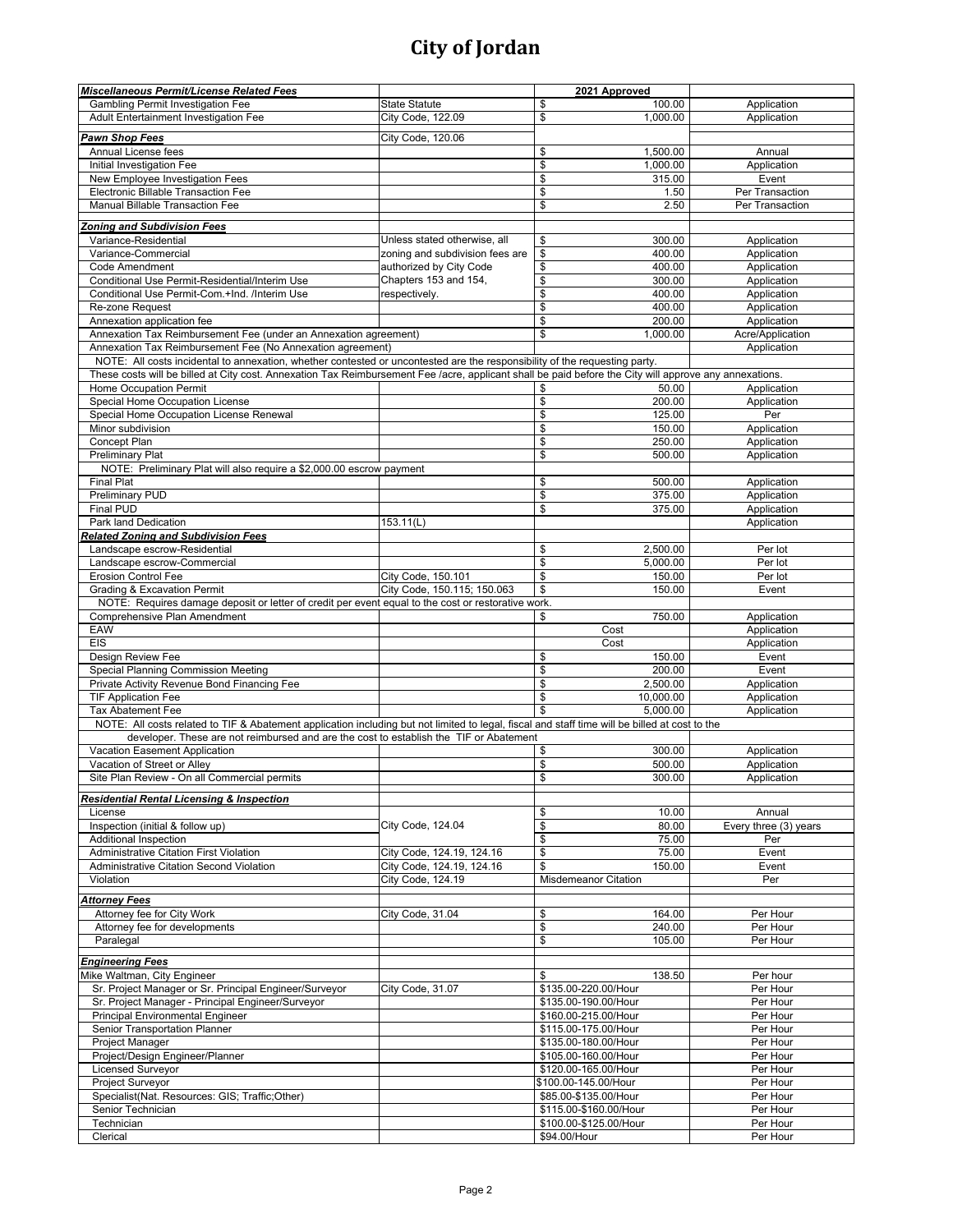|                                                                                                                          |                                   | 2021 Approved                    |               |
|--------------------------------------------------------------------------------------------------------------------------|-----------------------------------|----------------------------------|---------------|
| <b>Building Permits and Fees</b>                                                                                         | State Statute, City Code, 150.101 |                                  |               |
| Mechanical Permit - residential (per appliance)                                                                          |                                   | \$<br>80.00                      | Application   |
| Plumbing Permit - residential                                                                                            |                                   |                                  |               |
| <b>New Construction</b>                                                                                                  |                                   | \$<br>100.00                     | Application   |
| 1-5 Fixtures                                                                                                             |                                   | \$<br>50.00                      |               |
| Septic System Inspection (Per Scott County)                                                                              |                                   | \$<br>100.00                     | Application   |
| Sign Permit                                                                                                              |                                   | \$<br>25.00                      | Application   |
| NOTE: Plus \$ .25/square foot of sign.                                                                                   |                                   |                                  |               |
| Sign Permit - Structural                                                                                                 |                                   | \$<br>50.00                      | Application   |
| NOTE: Building inspection fee based on value.                                                                            |                                   |                                  |               |
| Demolition - residential                                                                                                 |                                   | \$<br>100.00                     | Application   |
| <b>Moving Permit</b>                                                                                                     |                                   | \$<br>200.00                     | Application   |
| Fence                                                                                                                    |                                   | \$<br>25.00                      | Application   |
| Fence With Easement Agreement                                                                                            |                                   | \$<br>75.00                      |               |
| <b>Air Conditioners</b>                                                                                                  |                                   |                                  | Application   |
|                                                                                                                          |                                   | \$<br>80.00                      | Application   |
| Fireplaces                                                                                                               |                                   | $\frac{1}{2}$<br>80.00           | Application   |
| Furnaces                                                                                                                 |                                   | \$<br>80.00                      | Application   |
| Hot Tub/Spa (5,000 gallons or more)                                                                                      |                                   | \$<br>50.00                      | Application   |
| Reroofs - residential                                                                                                    |                                   | $\frac{1}{2}$<br>80.00           | Application   |
| Residing - residential                                                                                                   |                                   | $\frac{1}{2}$<br>80.00           | Application   |
| Underground Sprinkler System                                                                                             |                                   | \$<br>50.00                      | Application   |
| <b>Water Softner</b>                                                                                                     |                                   | \$<br>30.00                      | Application   |
| Window Replacement - residential                                                                                         |                                   | \$<br>80.00                      | Application   |
| Door Replacement                                                                                                         |                                   | \$<br>80.00                      | Application   |
| Solar PV Systems - residential                                                                                           |                                   | \$<br>400.00                     | Application   |
| All other building permits and fees are based on the value of the improvement per the State Building Code, 1997 Edition. |                                   |                                  | Application   |
|                                                                                                                          |                                   |                                  |               |
| <b>Other Administrative Charges</b>                                                                                      | <b>State Statute</b>              |                                  |               |
| <b>NSF Check</b>                                                                                                         |                                   | \$<br>30.00                      | Event         |
| <b>Assessment Search</b>                                                                                                 |                                   | \$<br>15.00                      | Application   |
| Copies (8 1/2"X 11")                                                                                                     |                                   | \$<br>0.25                       | Per Copy      |
| Copies (Larger paper)                                                                                                    |                                   | \$<br>0.50                       | Per Copy      |
| <b>Fax Service</b>                                                                                                       |                                   | \$<br>1.00                       | Per Page      |
| Notary Service                                                                                                           |                                   | \$<br>2.00                       | Per Document  |
| Zoning Ordinance                                                                                                         |                                   | \$<br>10.00                      | Per Zone      |
| <b>Subdivision Ordinance</b>                                                                                             |                                   | \$<br>15.00                      | Per Copy      |
| Comprehensive Plan                                                                                                       |                                   | \$<br>65.00                      | Per Copy      |
| Water Comprehensive Plan                                                                                                 |                                   | \$<br>50.00                      | Per Copy      |
| Sewer Comprehensive Plan                                                                                                 |                                   | \$<br>50.00                      | Per Copy      |
| <b>Transportation Comprehensive Plan</b>                                                                                 |                                   | \$<br>50.00                      |               |
|                                                                                                                          |                                   |                                  | Per Copy      |
| Storm Water Comprehensive Plan                                                                                           |                                   | $\frac{1}{2}$<br>65.00           | Per Copy      |
| City Budget                                                                                                              |                                   | \$<br>50.00                      | Per Copy      |
| NOTE: Plus \$ .25 per page                                                                                               |                                   |                                  |               |
| <b>Hearing Notices</b>                                                                                                   |                                   | \$<br>10.00                      | Per Copy      |
| NOTE: Plus \$ .25 per page                                                                                               |                                   |                                  |               |
| <b>Annual Financial Statements</b>                                                                                       |                                   | \$<br>25.00                      | Per Copy      |
| NOTE: Plus \$ .25 per page                                                                                               |                                   |                                  |               |
| City Code                                                                                                                |                                   | \$<br>10.00                      | Per Copy      |
| NOTE: Plus \$ .25 per page                                                                                               |                                   |                                  |               |
| Utility Billing List Labels - Print                                                                                      |                                   | \$<br>50.00                      | Per Copy      |
| Utility Billing List Labels - Electronic                                                                                 |                                   | \$<br>10.00                      | Per Copy      |
| Maps-City                                                                                                                |                                   | \$<br>2.00                       | Per Copy      |
| Maps-City if mailed                                                                                                      |                                   | \$<br>4.00                       | Per Copy      |
| Maps-Zoning, small                                                                                                       |                                   | \$<br>5.00                       | Per Copy      |
| Maps-Zoning, large                                                                                                       |                                   | Cost of production               | Per Copy      |
| Maps-Park Plan                                                                                                           |                                   | \$<br>12.50                      | Per Copy      |
| Photographs                                                                                                              |                                   | $\overline{\mathcal{S}}$<br>5.00 | Per CD        |
| Reserve Police Officers                                                                                                  |                                   | \$<br>20.00                      | Per Hour      |
| Police Officer                                                                                                           |                                   | \$<br>89.25                      | Per Hour      |
| Forfeiture Vehicle Storage Fee                                                                                           |                                   | \$5.00 per day                   | \$500 maximum |
| NOTE - tow fees are separate and are set by a private contractor                                                         |                                   |                                  |               |
| Forfeiture Impound Property Release                                                                                      |                                   | \$<br>25.00                      | per request   |
| Process Server                                                                                                           |                                   | \$<br>30.00                      | Event         |
| CD with data or maps burned to it                                                                                        |                                   | \$<br>15.00                      | Per CD        |
| Video Tapes                                                                                                              |                                   | \$<br>25.00                      | Per Tape      |
| DVD of Meetings                                                                                                          |                                   | $\mathbf{\hat{s}}$<br>15.00      | Per DVD       |
|                                                                                                                          |                                   |                                  |               |
|                                                                                                                          |                                   |                                  |               |